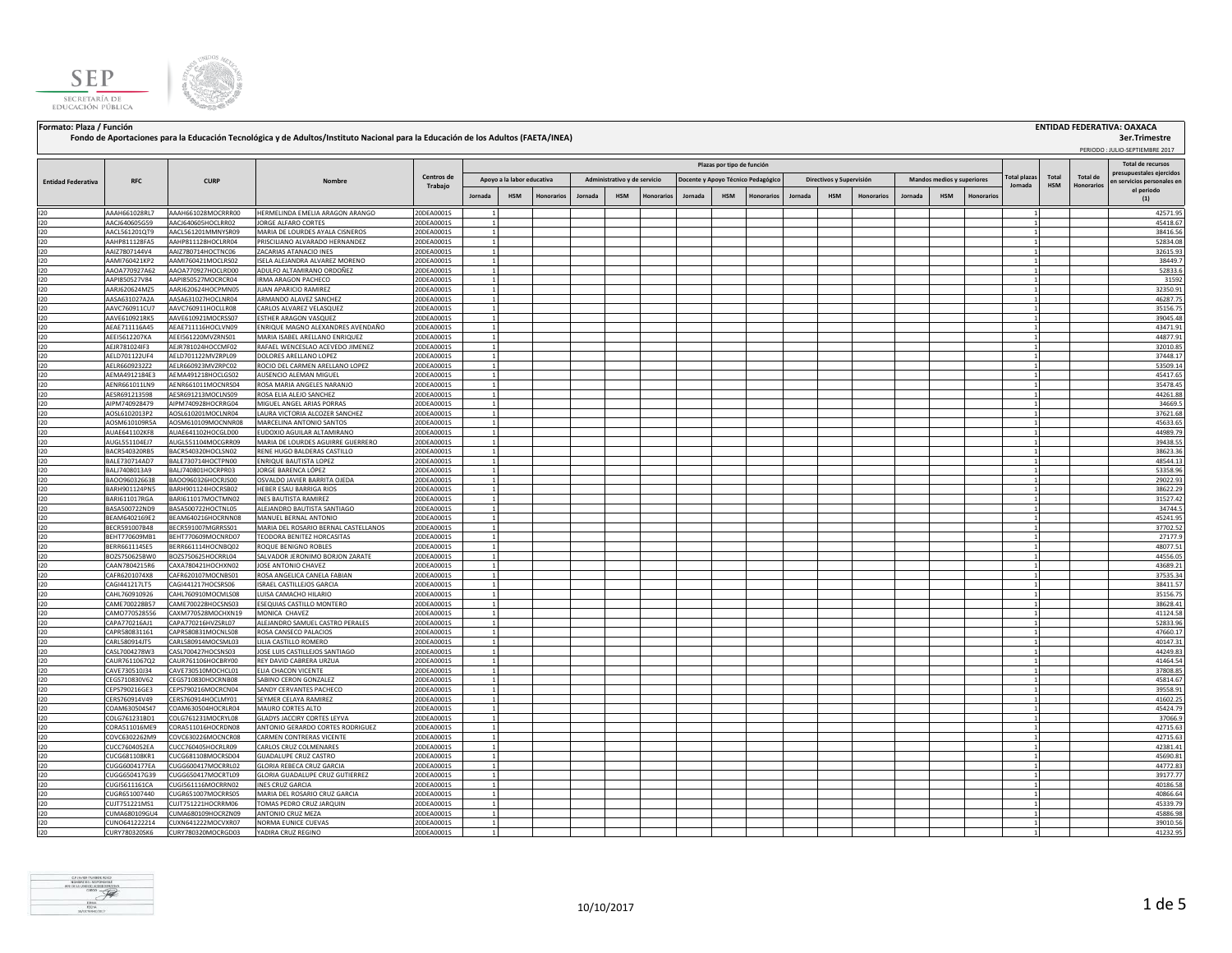| 120     | CUSC581128CS7        | CUSC581128MOCRNB06 | <b>CIBELES CRUZ SANCHEZ</b>            | 20DEA0001S |                |  |  |  |  |  |  | 42715.63 |
|---------|----------------------|--------------------|----------------------------------------|------------|----------------|--|--|--|--|--|--|----------|
| 120     | CUSD661223SC1        | CUSD661223HOCRLG00 | DAGOBERTO CRUZ SALVATIERRA             | 20DEA0001S |                |  |  |  |  |  |  | 44339.87 |
|         |                      |                    |                                        |            |                |  |  |  |  |  |  |          |
| 120     | CUVM711021953        | CUVM711021HOCRGGO8 | MIGUEL ALFONSO CURIOCA VEGA            | 20DEA0001S |                |  |  |  |  |  |  | 52834.26 |
| 120     | DEGJ730102RL5        | DEGJ730102HOCSRS04 | JESUS RANGEL DESALES GUERACH           | 20DEA0001S |                |  |  |  |  |  |  | 43683.   |
| 120     | DIMD700627M67        | DIMD700627HOCZRR07 | DARIO DIAZ MARTINEZ                    | 20DEA0001S |                |  |  |  |  |  |  | 44893.52 |
| 120     | DIMZ860407RY7        | DIMZ860407HOCLJL04 |                                        | 20DEA0001S |                |  |  |  |  |  |  |          |
|         |                      |                    | ZALATIEL DILLANES MIJANGOS             |            |                |  |  |  |  |  |  | 35506.75 |
| 120     | DOJA780111JF5        | DOJA780111HOCRML01 | ALAIN DORANTES JIMENEZ                 | 20DEA0001S |                |  |  |  |  |  |  | 43951.98 |
| 120     | FARG740312GR1        | EARG740312HOCVZR08 | <b>GREGORIO EVANGELISTA RUIZ</b>       | 20DEA0001S |                |  |  |  |  |  |  | 52834.26 |
| 120     | EUMR700919FU1        | EUMR700919HOCSNC05 | RICARDO ESTUDILLO MONTALVO             | 20DEA0001S |                |  |  |  |  |  |  | 43600.9  |
|         |                      |                    |                                        |            |                |  |  |  |  |  |  |          |
| 120     | FAGS610530QG0        | FAGS610530MDFRNL05 | SOLEDAD FRANCO GONZALEZ                | 20DEA0001S |                |  |  |  |  |  |  | 37773.22 |
| 120     | FEJC720716GW1        | FEJC720716MOCRMR08 | MARIA DEL CARMEN FABIOLA FERIA JIMENEZ | 20DEA0001S |                |  |  |  |  |  |  | 26329.62 |
| 120     | FFOR780413UD5        | FFOR780413MDERRC04 | ROCIO FERIA ORTIZ                      | 20DEA0001S |                |  |  |  |  |  |  | 42469.65 |
| 120     | FETP761101LO1        | FETP761101HOCLRR00 | PERFECTO FELIPE TRAPAGA                | 20DEA0001S |                |  |  |  |  |  |  | 45244.59 |
|         |                      |                    |                                        |            |                |  |  |  |  |  |  |          |
| 120     | FOGR7109293C0        | FOGR710929HHGLNF05 | RAFAEL FLORES GONZALEZ                 | 20DEA0001S |                |  |  |  |  |  |  | 45551.7  |
| 120     | FOPE560130AZ7        | FOPE560130HOCLBP00 | EPIFANIO FLORES PUEBLITA               | 20DEA0001S |                |  |  |  |  |  |  | 44766.71 |
| 120     | FOZB740430RX0        | FOZB740430HOCLRN19 | BENITO JAIME FLORES ZURITA             | 20DEA0001S |                |  |  |  |  |  |  | 44822.85 |
|         |                      |                    | MARIA DEL CARMEN FUENTES SOLAR         | 20DEA0001S |                |  |  |  |  |  |  | 44244.78 |
| 120     | FUSC7603059F9        | FUSC760305MOCNLR09 |                                        |            |                |  |  |  |  |  |  |          |
| 120     | GAAD7505058R2        | GAAD750505HOCRNV03 | DAVID GARCIA ANGEL                     | 20DEA0001S |                |  |  |  |  |  |  | 45476.49 |
| 120     | GAAF6806043C1        | GAAF680604HOCLGR01 | <b>FRANCISCO GALLARDO AGUILAR</b>      | 20DEA0001S |                |  |  |  |  |  |  | 31890.56 |
| 120     | GACF571004G17        | GACF571004HOCRHR01 | <b>FRANCISCO GARCIA CHIÑAS</b>         | 20DEA0001S |                |  |  |  |  |  |  | 52833.96 |
|         |                      |                    |                                        |            |                |  |  |  |  |  |  |          |
| 120     | GAGA830814T26        | GAGA830814MOCLLS02 | ASUNCION NERY GALINDO GALINDO          | 20DEA0001S |                |  |  |  |  |  |  | 34243.61 |
| 120     | GAHJ7506198Z9        | GAHJ750619HOCNRL02 | JULIAN FILIBERTO GANDARILLAS HERNANDEZ | 20DEA0001S |                |  |  |  |  |  |  | 52833.96 |
| 120     | GALF7301112S5        | GALF730111MOCRPR03 | FRANCISCA GUILLERMINA GARCIA LOPEZ     | 20DEA0001S |                |  |  |  |  |  |  | 43924.3  |
|         |                      |                    |                                        |            |                |  |  |  |  |  |  |          |
| 120     | GALM6010238X3        | GALM601023MOCRNR04 | MARGARITA LETICIA GARCIA LUNA          | 20DEA0001S |                |  |  |  |  |  |  | 44014.65 |
| 120     | GALR710301FK6        | GALR710301MOCLBS04 | ROSA MARIA GALLEGOS LABIAS             | 20DEA0001S |                |  |  |  |  |  |  | 44983.67 |
| 120     | GALS700622D4A        | GALS700622MOCRPY07 | SYLVIA MAGDALENA GARCIA LOPEZ          | 20DEA0001S |                |  |  |  |  |  |  | 30075.42 |
| 120     | GAME670305JJ4        | GAME670305MOCRRL09 | ELIZABETH GARCIA MARTINEZ              | 20DEA0001S |                |  |  |  |  |  |  | 44476.3  |
|         |                      |                    |                                        |            |                |  |  |  |  |  |  |          |
| 120     | GANT8105197E8        | GANT810519HOCRXR00 | TARCIS GARCIA NUÑEZ                    | 20DEA0001S |                |  |  |  |  |  |  | 35074.74 |
| 120     | GARP750217RB5        | GARP750217MOCLYT08 | PATRICIA GALINDO REYES                 | 20DEA0001S |                |  |  |  |  |  |  | 35109.27 |
| 120     | GAT1700220R64        | GATI700220MOCRMR07 | <b>IRMA GARCIA TAMAYO</b>              | 20DEA0001S |                |  |  |  |  |  |  | 45552.7  |
|         |                      |                    |                                        |            |                |  |  |  |  |  |  |          |
| 120     | GAVC800126EG4        | GAVC800126MOCYLL08 | CLAUDIA LILIANA GAY VALENCIA           | 20DEA0001S |                |  |  |  |  |  |  | 30374.57 |
| 120     | GOCL5306113T1        | GOCL530611HOCMSS00 | <b>LUIS RAFAEL GOMEZ CASTILLO</b>      | 20DEA0001S |                |  |  |  |  |  |  | 43683.   |
| 120     | GOFC5803062S4        | GOFC580306HOCNRR02 | CIRO GONZALEZ FRANCO                   | 20DEA0001S |                |  |  |  |  |  |  | 37702.52 |
|         | GOMP8107018G7        |                    |                                        | 20DEA0001S |                |  |  |  |  |  |  |          |
| 120     |                      | GOMP810701HOCMRD00 | PEDRO GOMEZ MARQUEZ                    |            |                |  |  |  |  |  |  | 32240.56 |
| 120     | GOPE610511J59        | GOPE610511HOCNRR06 | ERNESTO GONZALEZ PERALTA               | 20DEA0001S |                |  |  |  |  |  |  | 48440.17 |
| 120     | GORJ681203GH6        | GORJ681203HOCNZV07 | JAVIER GONZALEZ RUIZ                   | 20DEA0001S | $\overline{1}$ |  |  |  |  |  |  | 45540.31 |
| 120     | GORS630531PT4        | GORS630531MOCDSL00 | SILVIA GODINEZ RASGADO                 | 20DEA0001S |                |  |  |  |  |  |  | 43974.13 |
|         |                      |                    |                                        |            |                |  |  |  |  |  |  |          |
| 120     | GORS740318BX7        | GORS740318MDFMYN03 | SANDRA ANGELICA GOMEZ REYES            | 20DEA0001S |                |  |  |  |  |  |  | 41169.06 |
| 120     | GUCF571020QL8        | GUCF571020HOCTNL07 | FELICIANO GUTIERREZ CONTRERAS          | 20DEA0001S |                |  |  |  |  |  |  | 48782.17 |
| 120     | GUDH680108EC7        | GUDH680108HOCTZL01 | HELADIO GUTIERREZ DIAZ                 | 20DEA0001S |                |  |  |  |  |  |  | 51012.9  |
|         |                      |                    |                                        |            |                |  |  |  |  |  |  |          |
| 120     | GUMJ680814RK8        | GUMJ680814MOCTRN02 | JUANA BELEM GUTIERREZ MORALES          | 20DEA0001S |                |  |  |  |  |  |  | 43603.0  |
| 120     | GUSR6510162R4        | GUSR651016MOCZLC03 | ROCIO JULIA GUZMAN SOLANA              | 20DEA0001S |                |  |  |  |  |  |  | 44245.79 |
| 120     | HEBV650315UQ8        | HEBV650315HOCRRD09 | VIDAL EDMUNDO HERNANDEZ BARRIENTOS     | 20DEA0001S |                |  |  |  |  |  |  | 42197.3  |
|         |                      |                    |                                        |            |                |  |  |  |  |  |  |          |
| 120     | HECM781122PA4        | HECM781122HOCRNR02 | MAURO HERNANDEZ CANSECO                | 20DEA0001S |                |  |  |  |  |  |  | 47563.22 |
| $120 -$ | HFCR740928IY6        | HECR740928MOCRCO01 | <b>RAQUEL HERNANDEZ COCA</b>           | 20DEA0001S | 1              |  |  |  |  |  |  | 41048.27 |
| 120     | HEDG730227D28        | HEDG730227HOCRZL06 | <b>GILBERTO HERNANDEZ DIAZ</b>         | 20DEA0001S |                |  |  |  |  |  |  | 44107.29 |
| 120     | HEHC720327BD1        | HEHC720327MOCRRL06 | CELSA HERNANDEZ HERNANDEZ              | 20DEA0001S |                |  |  |  |  |  |  | 41346.4  |
|         |                      |                    |                                        |            |                |  |  |  |  |  |  |          |
| 120     | HEHI660424P63        | HEHI660424MOCRRR03 | IRMA HERNANDEZ HERNANDEZ               | 20DEA0001S |                |  |  |  |  |  |  | 42715.63 |
| 120     | HELA6405036E8        | HELA640503HOCRPN06 | ANDRES HERNANDEZ LOPEZ                 | 20DEA0001S |                |  |  |  |  |  |  | 41701.49 |
| 120     | HELA680221DQ0        | HELA680221HOCRZN05 | ANTONIO HERNANDEZ LOAEZA               | 20DEA0001S |                |  |  |  |  |  |  | 45681.63 |
|         |                      |                    |                                        |            |                |  |  |  |  |  |  |          |
| 120     | HELA731206AL2        | HELA731206HOCRPR04 | AURELIO JESUS HERNANDEZ LOPEZ          | 20DEA0001S |                |  |  |  |  |  |  | 35856.75 |
| 120     | HEMF741112KP9        | HEMF741112MOCRRD04 | FIDELINA HERNANDEZ MERINO              | 20DEA0001S |                |  |  |  |  |  |  | 43950.9  |
| 120     | HERH580904K48        | HERH580904HGRRZC08 | HECTOR JAVIER HERNANDEZ RUIZ           | 20DEA0001S |                |  |  |  |  |  |  | 42715.6  |
|         |                      |                    |                                        |            |                |  |  |  |  |  |  |          |
| 120     | HERJ721022OP9        | HERJ721022HOCRYN07 | JUAN SANTIAGO HERNANDEZ REYES          | 20DEA0001S |                |  |  |  |  |  |  | 47085.1  |
| 120     | HESA750112H92        | HESA750112HOCRNL02 | ALFREDO HERNANDEZ SANTIBAÑEZ           | 20DEA0001S |                |  |  |  |  |  |  | 34069.5  |
| 120     | HESD620525LU7        | HESD620525MOCRNM06 | DOMITILA HERNANDEZ SANCHEZ             | 20DEA0001S |                |  |  |  |  |  |  | 42854.45 |
| 120     | HESN780925235        | HESN780925MOCRLR00 | NORMA HERNANDEZ SOLIS                  | 20DEA0001S |                |  |  |  |  |  |  | 35499.52 |
|         |                      |                    |                                        |            |                |  |  |  |  |  |  |          |
| 120     | <b>HFTC620302FK6</b> | HETC620302HOCRLR04 | CRISTOBAL HERNANDEZ TOLEDO             | 20DEA0001S |                |  |  |  |  |  |  | 37042.22 |
| 120     | HEZF670206C56        | HEZF670206HOCRRL06 | FELIPE DE JESUS HEREDIA ZARATE         | 20DEA0001S |                |  |  |  |  |  |  | 44256.31 |
| 120     | HISI6105248J6        | HISI610524MOCPND02 | IDALIA SONIA OLIVIA HIPOLITO SANTIAGO  | 20DEA0001S |                |  |  |  |  |  |  | 37702.52 |
|         |                      |                    |                                        |            |                |  |  |  |  |  |  |          |
| 120     | URJ811203V25         | IURJ811203HOCTYV01 | JAVIER ITURBIDE REYES                  | 20DEA0001S |                |  |  |  |  |  |  | 34069.5  |
| 120     | JAOE570420U37        | JAOE570420MOCRRL05 | ELIA JARQUIN ORTIZ                     | 20DEA0001S |                |  |  |  |  |  |  | 34242.4  |
| 120     | JASA531102HS5        | JASA531102MOCCNN00 | MARIA DE LOS ANGELES JACINTO SANTOS    | 20DEA0001S |                |  |  |  |  |  |  | 47660.1  |
| 120     | JEMM770413CW5        | JEMM770413HOCSJR00 | MARGARITO DE JESUS MEJIA               | 20DEA0001S |                |  |  |  |  |  |  | 48190.57 |
|         |                      |                    |                                        |            |                |  |  |  |  |  |  |          |
| 120     | JICE590225TP9        | JICE590225MOCMBL06 | ELVIRA CECILIA JIMENEZ CABALLERO       | 20DEA0001S |                |  |  |  |  |  |  | 31212.62 |
| 120     | JIME5207231N4        | JIME520723MOCMRL02 | ELDA JIMENEZ MORGAN                    | 20DEA0001S |                |  |  |  |  |  |  | 41003.0  |
| 120     | JIPE670915E29        | JIPE670915MOCMCV00 | EVA MIRTHALA JIMENEZ PACHECO           | 20DEA0001S |                |  |  |  |  |  |  | 30336.12 |
|         |                      |                    |                                        |            |                |  |  |  |  |  |  |          |
| 120     | JIPR770214DV3        | JIPR770214HOCMXB07 | ROBERTO JIMENEZ PIÑON                  | 20DEA0001S |                |  |  |  |  |  |  | 53358.96 |
| $120 -$ | IOSE770124SA1        | JOSE770124MOCSNL00 | MARIA FI VIRA IOSE SANTIAGO            | 20DEA0001S |                |  |  |  |  |  |  | 31890.56 |
| 120     | JULJ8503299J6        | JULJ850329HOCRLS05 | JOSE JUAREZ LLAMAS                     | 20DEA0001S |                |  |  |  |  |  |  | 52833.9  |
|         |                      |                    |                                        |            |                |  |  |  |  |  |  |          |
| 120     | JUPO750613A1A        | JUPO750613HOCRCS06 | OSVALDO ANTONIO JUAREZ PICHARDO        | 20DEA0001S |                |  |  |  |  |  |  | 35156.75 |
| 120     | JUZJ7605064H3        | JUZJ760506HOCRVS07 | JUSTINO ORLANDO JUAREZ ZAVALETA        | 20DEA0001S |                |  |  |  |  |  |  | 35506.75 |
| 120     | KAGX620119557        | KXGA620119HYNNNL05 | ALBERTO KANTUN GONZALEZ                | 20DEA0001S |                |  |  |  |  |  |  | 46943.69 |
| 120     | LAPT880913UN6        | LAPT880913MVZRXR08 | TERESA DE JESUS LARA PEÑA              | 20DEA0001S |                |  |  |  |  |  |  |          |
|         |                      |                    |                                        |            |                |  |  |  |  |  |  | 52834.14 |
| 120     | LECE540605AN2        | LECE540605MOCNRL06 | ELOISA JOSEFINA LEON CRUZ              | 20DEA0001S |                |  |  |  |  |  |  | 29797.8  |
| 120     | LIEN6509218R7        | LIEN650921HOCBSX04 | NOE LIBORIO ESCAMILLA                  | 20DEA0001S |                |  |  |  |  |  |  | 44900.71 |
| 120     | LIMC740127RW4        | LIMC740127MOCNTC06 | <b>CICLALI LINARES MATUS</b>           | 20DEA0001S |                |  |  |  |  |  |  | 43465.97 |
|         |                      |                    |                                        |            |                |  |  |  |  |  |  |          |
| 120     | LOAH641025SN2        | LOAH641025HOCPNC08 | <b>HECTOR LOPEZ ANTONIO</b>            | 20DEA0001S |                |  |  |  |  |  |  | 44986.7  |
| 120     | LOAR670604CT0        | LOAR670604MOCPNT05 | RUTILIA LOPEZ ANTONIO                  | 20DEA0001S | $\mathbf{1}$   |  |  |  |  |  |  | 39799.16 |
| 120     | LOCA681026FT9        | LXCA681026HOCPSL06 | ALFREDO CARLOS LOPEZ CASTRO            | 20DEA0001S |                |  |  |  |  |  |  | 44008.25 |
| 120     | LOCG650407U15        | LOCG650407MOCPRD05 | GUADALUPE LOPEZ CARRASCO               | 20DEA0001S |                |  |  |  |  |  |  | 48071.39 |
|         |                      |                    |                                        |            |                |  |  |  |  |  |  |          |
| 120     | LOCH780529IC7        | LOCH780529HOCPRR03 | HIRAM LOPEZ CARRASCO                   | 20DEA0001S |                |  |  |  |  |  |  | 44162.82 |
| 120     | LOGA6810026G2        | LOGA681002HOCPRN09 | ANDRES LOPEZ GARCIA                    | 20DEA0001S |                |  |  |  |  |  |  | 45241.11 |
| 120     | LOGJ590904510        | LOGJ590904HOCPMM07 | JAIME LOPEZ GOMEZ                      | 20DEA0001S |                |  |  |  |  |  |  | 44852.83 |
|         |                      |                    |                                        |            |                |  |  |  |  |  |  |          |

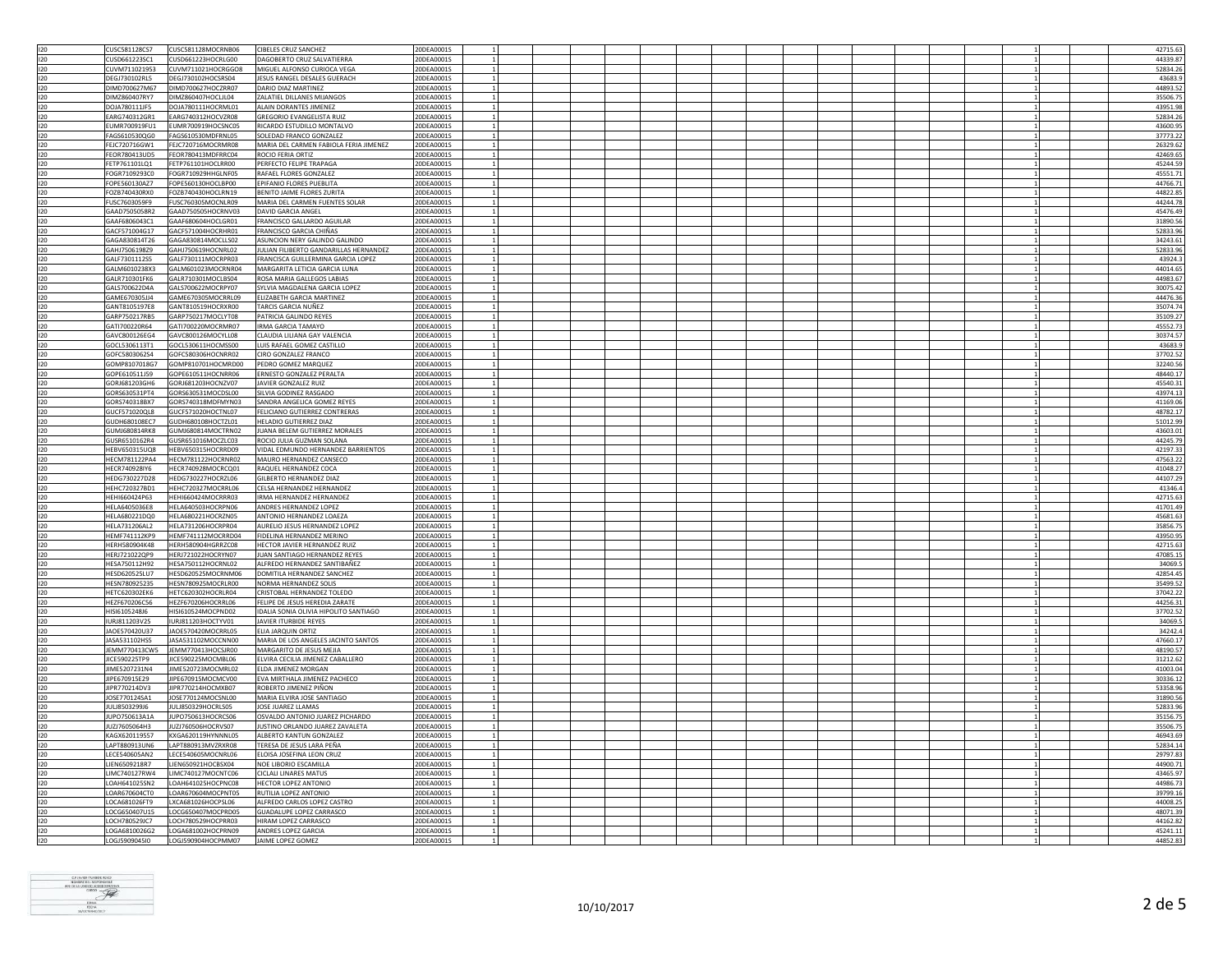| 120        | LOGJ6502272F3                  | LOGJ650227HOCPLL02                       | JULIO CESAR LOPEZ GALVEZ                         | 20DEA0001S               |  |  |  |  |  |  | 40472.81             |
|------------|--------------------------------|------------------------------------------|--------------------------------------------------|--------------------------|--|--|--|--|--|--|----------------------|
| 120        | LOGJ680624MYA                  | LOGJ680624HOCPNN02                       | JUAN CARLOS LOPEZ GONZALEZ                       | 20DEA0001S               |  |  |  |  |  |  | 45632.63             |
| 120        | LOGV710228FJA                  | LOGV710228HOCPNC05                       | VICTOR LOPEZ GUENDOLAIN                          | 20DEA0001S               |  |  |  |  |  |  | 41245.46             |
|            |                                |                                          |                                                  |                          |  |  |  |  |  |  |                      |
| 120        | LOHT671003KL7                  | LOHT671003MOCPRR02                       | TERESITA DE JESUS LOPEZ HERNANDEZ                | 20DEA0001S               |  |  |  |  |  |  | 42296.17             |
| 120        | LOHV7401254GA                  | LOHV740125MOCPRR00                       | VIRGINIA LOPEZ HERNANDEZ                         | 20DEA0001S               |  |  |  |  |  |  | 43507.33             |
| 120        |                                |                                          |                                                  |                          |  |  |  |  |  |  | 45630.5              |
|            | LOLA700424Q88                  | LOLA700424HOCPPL03                       | ALEJANDRO LOPEZ LOPEZ                            | 20DEA0001S               |  |  |  |  |  |  |                      |
| 120        | LOLR711207D61                  | LOLR711207MOCPSC08                       | ROCELIA LOPEZ LUIS                               | 20DEA0001S               |  |  |  |  |  |  | 42341.59             |
| 120        | LOLT6312289C4                  | LOLT631228MOCPSF08                       | TEOFILA LOPEZ LUIS                               | 20DEA0001S               |  |  |  |  |  |  | 45892.89             |
| 120        | LOMF6504039G1                  | LOMF650403MOCPJR07                       | FRANCISCA OFELIA LOPEZ MEJIA                     | 20DEA0001S               |  |  |  |  |  |  | 44551.83             |
|            |                                |                                          |                                                  |                          |  |  |  |  |  |  |                      |
| 120        | LOOC700725679                  | LOOC700725MOCPRL09                       | CLAUDIA DEL CARMEN LOPEZ OROZCO                  | 20DEA0001S               |  |  |  |  |  |  | 41697.85             |
| 120        | LOOE720214DS2                  | LOOE720214MOCPRR06                       | ERIKA PATRICIA LOPEZ OROZCO                      | 20DEA0001S               |  |  |  |  |  |  | 42904.73             |
| 120        | LOPY800507GD6                  | LOPY800507MOCPND02                       | YADIRA LOPEZ PINEDA                              | 20DEA0001S               |  |  |  |  |  |  | 29022.93             |
|            |                                |                                          |                                                  |                          |  |  |  |  |  |  |                      |
| 120        | LORG610918UD7                  | LORG610918HOCPDN07                       | <b>GENARO LOPEZ RODRIGUEZ</b>                    | 20DEA0001S               |  |  |  |  |  |  | 46943.69             |
| 120        | LOSE641115LZ7                  | LOSE641115MOCPNL01                       | ELPIDIA LOPEZ SANTIAGO                           | 20DEA0001S               |  |  |  |  |  |  | 42395.14             |
| 120        | LOST640114FJ9                  | LOST640114MOCPRR01                       | MARIA TERESA LOPEZ SORIANO                       | 20DEA0001S               |  |  |  |  |  |  | 36532.04             |
|            |                                |                                          |                                                  |                          |  |  |  |  |  |  |                      |
| 120        | LOVE741027LG9                  | LOVE741027HOCPLD04                       | EDUARDO REY LOPEZ VILLAVICENCIO                  | 20DEA0001S               |  |  |  |  |  |  | 31525.02             |
| 120        | LOV1640412H41                  | LOVJ640412MOCPSL00                       | IUI IA LOPEZ VASOUEZ                             | 20DEA0001S               |  |  |  |  |  |  | 40602.45             |
| 120        | LUGA5910015F6                  | LUGA591001HOCNRN02                       | ANGEL LUNA GARCIA                                | 20DEA0001S               |  |  |  |  |  |  | 45201.81             |
|            |                                |                                          |                                                  |                          |  |  |  |  |  |  |                      |
| 120        | LUSS681111QD6                  | LUSS681111MOCSNY01                       | SYLVIA VICTORIA LUIS SANTOS                      | 20DEA0001S               |  |  |  |  |  |  | 41662.97             |
| 120        | MACE610812JD7                  | MACE610812MOCTRL01                       | ELENA MATUS CRUZ                                 | 20DEA0001S               |  |  |  |  |  |  | 43449.85             |
| 120        | MACU540516K44                  | MACU540516HOCTYB00                       | <b>UBALDO MATIAS CAYETANO</b>                    | 20DEA0001S               |  |  |  |  |  |  | 45744.17             |
|            |                                |                                          |                                                  |                          |  |  |  |  |  |  |                      |
| 120        | MAGD530225JB0                  | MAGD530225MOCNLL02                       | DALIA VICTORIA MANZANARES GIL                    | 20DEA0001S               |  |  |  |  |  |  | 40700.83             |
| 120        | MAGP710531ST2                  | MAGP710531MOCRRT08                       | PETRONILA MARTINEZ GARCIA                        | 20DEA0001S               |  |  |  |  |  |  | 44225.24             |
| 120        | MAMA6501036V4                  | MAMA650103HCSRNB06                       | ABEL MARTINEZ MUNDO                              | 20DEA0001S               |  |  |  |  |  |  | 43206.49             |
|            |                                |                                          |                                                  |                          |  |  |  |  |  |  |                      |
| 120        | MAMC6609242V3                  | MAMC660924MOCRRR06                       | MARIA DEL CARMEN MARTINEZ MARTINEZ               | 20DEA0001S               |  |  |  |  |  |  | 38433.03             |
| 120        | MAMX720608I93                  | MXME720608MOCRTS02                       | <b>ESPERANZA MARTINEZ MATUS</b>                  | 20DEA0001S               |  |  |  |  |  |  | 40386.               |
| 120        | MAPC700724R58                  | MAPC700724MOCRRR08                       | MARIA CRISTINA MARTINEZ PEREZ                    | 20DEA0001S               |  |  |  |  |  |  | 45774.79             |
|            |                                |                                          |                                                  |                          |  |  |  |  |  |  |                      |
| 120        | MAPE6206013R5                  | MAXP620601HOCRXD07                       | PEDRO MARTINEZ                                   | 20DEA0001S               |  |  |  |  |  |  | 42425.57             |
| 120        | MAPF580215Q33                  | MAPF580215HOCRRS00                       | <b>FAUSTINO MARTINEZ PEREZ</b>                   | 20DEA0001S               |  |  |  |  |  |  | 45710.05             |
| 120        | MAPR7503245K3                  | MAPR750324HOCRNB08                       | ROBERTO CARLOS MARTINEZ PINACHO                  | 20DEA0001S               |  |  |  |  |  |  | 31321.63             |
|            |                                |                                          |                                                  |                          |  |  |  |  |  |  |                      |
| 120        | MAPT670924LK2                  | MAPT670924MOCRRR09                       | TEREZA MARTINEZ PEREZ                            | 20DEA0001S               |  |  |  |  |  |  | 45472.83             |
| 120        | MAQL560814GK3                  | MAQL560814HOCRRS03                       | JOSE LUIS MARTINEZ QUIROZ                        | 20DEA0001S               |  |  |  |  |  |  | 36928.05             |
| 120        | MARI780504T25                  | MARI780504HOCRSV08                       | <b>IVAN MARTINEZ RIOS</b>                        | 20DEA0001S               |  |  |  |  |  |  | 44951.85             |
|            |                                |                                          |                                                  |                          |  |  |  |  |  |  |                      |
| 120        | MARS730806MF6                  | MARS730806HOCTDL04                       | SALVADOR ANGEL MATA RODRIGUEZ                    | 20DEA0001S               |  |  |  |  |  |  | 45122.83             |
| 120        | MART680521QJ3                  | MART680521MOCRJR01                       | TRINIDAD VALENTINA MARTINEZ ROJAS                | 20DEA0001S               |  |  |  |  |  |  | 36028.               |
|            |                                |                                          | ABEL MARTINEZ SALINAS                            |                          |  |  |  |  |  |  |                      |
| 120        | MASA8211255H7                  | MASA821125HOCRLB04                       |                                                  | 20DEA0001S               |  |  |  |  |  |  | 42062.19             |
| 120        | MASV6410089C0                  | MASV641008HOCRYC01                       | VICENTE MARTINEZ SAYNES                          | 20DEA0001S               |  |  |  |  |  |  | 44988.02             |
| 120        | MEDJ630930RG6                  | MEDJ630930HOCRZR00                       | JERONIMO MANUEL MERINO DIAZ                      | 20DEA0001S               |  |  |  |  |  |  | 43893.77             |
|            |                                |                                          |                                                  |                          |  |  |  |  |  |  |                      |
| 120        | MEFR840505JP4                  | MEFR840505MOCNNF07                       | RAFAELA MENDOZA FUENTES                          | 20DEA0001S               |  |  |  |  |  |  | 38001.97             |
| 120        | MEGV640826GG1                  | MEGV640826MOCSVR02                       | VIRGINIA DACIA MESTAS GUEVARA                    | 20DEA0001S               |  |  |  |  |  |  | 45424.79             |
| 120        | MFHA590212LB0                  | MFHA590212MOCRRR08                       | AURORA MERINO HERNANDEZ                          | 20DEA0001S               |  |  |  |  |  |  | 46943.69             |
|            |                                |                                          |                                                  |                          |  |  |  |  |  |  |                      |
| 120        | MELR631203GX9                  | MELR631203HOCNPL01                       | RAUL ELISEO MENDOZA LOPEZ                        | 20DEA0001S               |  |  |  |  |  |  | 46352.1              |
|            |                                |                                          |                                                  |                          |  |  |  |  |  |  |                      |
| 120        | MFMG500619699                  | MFMG500619HOCNRR03                       | <b>GERVASIO MENDOZA MARTINEZ</b>                 | 20DEA0001S               |  |  |  |  |  |  | 44556.83             |
|            |                                |                                          |                                                  |                          |  |  |  |  |  |  |                      |
| 120        | MEMR6511251H5                  | MEMR651125HOCCNB09                       | RUBICEL MECOTT MONTERO                           | 20DEA0001S               |  |  |  |  |  |  | 41102.27             |
| 120        | MESM7010201H1                  | MESM701020MOCNLR06                       | MARTHA ELENA MENDOZA SILVA                       | 20DEA0001S               |  |  |  |  |  |  | 45901.18             |
| 120        | MIMP821215BC6                  | MIMP821215HOCGRB01                       | PABLITO MIGUEL MARTINEZ                          | 20DEA0001S               |  |  |  |  |  |  | 33787.34             |
|            |                                |                                          |                                                  |                          |  |  |  |  |  |  |                      |
| 120        | MISV8701083H3                  | MISV870108MOCGNV07                       | VIVIANA DEL CARMEN MIGUEL SANCHEZ                | 20DEA0001S               |  |  |  |  |  |  | 38032.89             |
| 120        | MITG661021CH3                  | MITG661021MOCRRD01                       | <b>GUADALUPE MIRANDA TERAN</b>                   | 20DEA0001S               |  |  |  |  |  |  | 45424.7              |
| 120        | MOGG820814NN5                  | MOGG820814MOCRMB07                       | GABRIELA ROSALBA MORALES GOMEZ                   |                          |  |  |  |  |  |  | 38167.48             |
|            |                                |                                          |                                                  | 20DEA0001S               |  |  |  |  |  |  |                      |
| 120        | MOHM621223UJ8                  | MOHM621223HOCRRN02                       | MANUEL MORGAN HERNANDEZ                          | 20DEA0001S               |  |  |  |  |  |  | 38623.36             |
| 120        | MOJA420415MA7                  | MOJA420415HOCRVN04                       | ANASTACIO CRISOFORO MORALES JAVIER               | 20DEA0001S               |  |  |  |  |  |  | 34505.96             |
| 120        | MOMR710104EP3                  | MOMR710104MOCNRS02                       | ROSA MADEL MONTAÑO MARTINEZ                      | 20DEA0001S               |  |  |  |  |  |  | 42313.53             |
|            |                                |                                          |                                                  |                          |  |  |  |  |  |  |                      |
| 120        | MOSM630525QJ4                  | MOSM630525MOCNSR04                       | MARCELA MONTERROSA SOSA                          | 20DEA0001S               |  |  |  |  |  |  | 47660.1              |
| 120        | MOSR561221FU1                  | MOSR561221HOCRNB06                       | <b>RUBEN MORALES SANCHEZ</b>                     | 20DEA0001S               |  |  |  |  |  |  | 43829.87             |
| 120        | MOSY610331IY7                  | MOSY610331MOCRNL03                       | YOLANDA MORALES SANCHEZ                          |                          |  |  |  |  |  |  | 41661.99             |
|            |                                |                                          |                                                  | 20DEA0001S               |  |  |  |  |  |  |                      |
| 120        | NAAA550408873                  | NAAA550408HOCVRL07                       | ALBERTO NAVA ARMENGOL                            | 20DEA0001S               |  |  |  |  |  |  | 46943.69             |
| 120        | NAGS6806277IA                  | NAGS680627MOCVRC07                       | SOCORRO NAVARRO GARCIA                           | 20DEA0001S               |  |  |  |  |  |  | 40253.6              |
| 120        | NAJO820513M93                  | NAJO820513MOCRRB09                       | OBDULIA NARANJO JARQUIN                          | 20DEA0001S               |  |  |  |  |  |  | 35854.24             |
|            |                                |                                          |                                                  |                          |  |  |  |  |  |  |                      |
| 120        | NOME570303EB1                  | NOME570303MOCLNV02                       | EVELIA DEVORA NOLASCO MENDEZ                     | 20DEA0001S               |  |  |  |  |  |  | 42715.63             |
| 120        | NUCB8008129W5                  | NUCB800812MOCXRR05                       | BERENICE DE FATIMA NUÑEZ CERVANTES               | 20DEA0001S               |  |  |  |  |  |  | 52834.2              |
| 120        | OACR7101302N0                  | OACR710130HOCRRN02                       | RENE ORVAÑANOS CORRES                            | 20DEA0001S               |  |  |  |  |  |  | 44028.55             |
|            |                                |                                          |                                                  |                          |  |  |  |  |  |  |                      |
| 120        | OAPC670118R60                  | OAPC670118MOCRNL08                       | CLARITZA ORDAZ PINEDA                            | 20DEA0001S               |  |  |  |  |  |  | 36421.97             |
| 120        | OASL630910SA3                  | OASL630910HOCRNS07                       | LUIS ANGEL ORDAZ SANTIAGO                        | 20DEA0001S               |  |  |  |  |  |  | 44680.84             |
|            |                                |                                          |                                                  | 20DEA0001S               |  |  |  |  |  |  |                      |
| 120        | OERA58010634A                  | OERA580106MOCRMM08                       | AMELIA REINA ORTEGA RAMIREZ                      |                          |  |  |  |  |  |  | 43905.89             |
| 120        | OIGO7711174B0                  | OIGO771117HOCRTS08                       | OSCAR ORTIZ GUTIERREZ                            | 20DEA0001S               |  |  |  |  |  |  | 30898.12             |
| 120        | OIPJ690319IK2                  | OIPJ690319MOCRNS06                       | JOSEFA ORTIZ PANTOJA                             | 20DEA0001S               |  |  |  |  |  |  | 45952.09             |
| 120        | OIPL630211I76                  | OIPL630211MOCRRR00                       | LOURDES ORTIZ PEREZ                              | 20DEA0001S               |  |  |  |  |  |  | 45636.7              |
|            |                                |                                          |                                                  |                          |  |  |  |  |  |  |                      |
| 120        | OIRE5802056H6                  | OIRE580205HOCRBD09                       | EDUARDO FELIPE ORTIZ ROBLES                      | 20DEA0001S               |  |  |  |  |  |  | 40906.79             |
| 120        | OOCR650213L68                  | OOCR650213HOCRSB03                       | ROBERTO OROZCO CASTILLO                          | 20DEA0001S               |  |  |  |  |  |  | 42147.21             |
| 120        | OOLI721127RE9                  |                                          |                                                  |                          |  |  |  |  |  |  | 46364.69             |
|            |                                | OOLI721127MOCRPS05                       | <b>ISELA OROZCO LOPEZ</b>                        | 20DEA0001S               |  |  |  |  |  |  |                      |
| 120        | OOSV7305298M1                  | OOSV730529HOCRLR07                       | VIRGINIO GERMAN OROPEZA SALAZAR                  | 20DEA0001S               |  |  |  |  |  |  | 37591.41             |
| 120        | PACI710506QF6                  | PACI710506MOCSNS03                       | <b>ISABEL PASTOR CONTRERAS</b>                   | 20DEA0001S               |  |  |  |  |  |  | 36468.16             |
| 120        |                                |                                          |                                                  |                          |  |  |  |  |  |  |                      |
|            | PALG790223FB4                  | PALG790223MOCCPV09                       | GIOVANNA PAOLA PACHECO LOPEZ                     | 20DEA0001S               |  |  |  |  |  |  | 31318.62             |
| 120        | PAML7306075K6                  | PAML730607HOCDLS00                       | JOSE LUIS PADILLA MILAN                          | 20DEA0001S               |  |  |  |  |  |  | 44457.29             |
| 120        | PARC800406ES5                  | PARC800406HOCCML00                       | CELSO PACHECO RAMIREZ                            | 20DEA0001S               |  |  |  |  |  |  | 53209.08             |
| 120        | PEAC890202Q84                  |                                          | CANDIDO EMMANUEL PEÑA ARAGON                     | 20DEA0001S               |  |  |  |  |  |  | 52834.26             |
|            |                                | PEAC890202HOCXRN01                       |                                                  |                          |  |  |  |  |  |  |                      |
| 120        | PECL551009399                  | PECL551009HOCXBS05                       | LUIS JAIME PEÑA CABALLERO                        | 20DEA0001S               |  |  |  |  |  |  | 35222.64             |
| 120        | PECL830417329                  | PECL830417HOCRBS05                       | LUIS ALBERTO PEREA CABRERA                       | 20DEA0001S               |  |  |  |  |  |  | 52833.96             |
|            |                                |                                          |                                                  |                          |  |  |  |  |  |  |                      |
| 120        | PEGA650720P30                  | PEGA650720MOCRRZ09                       | AZALIA PEREZ GUERRA                              | 20DEA0001S               |  |  |  |  |  |  | 42786.41             |
| 120        | PEGL650921NC8                  | PEGL650921HOCRRS04                       | LUIS ARTURO PEREZ GARCIA                         | 20DEA0001S               |  |  |  |  |  |  | 53433.96             |
| 120        | PEHR670102NS8                  | PEHR670102MOCRRS06                       | ROSA ELVA PEREZ HERNANDEZ                        | 20DEA0001S               |  |  |  |  |  |  | 42018.2              |
| 120        | PFI B541209TS6                 | PELB541209HOCRPR05                       | BRAULIO PEREZ LOPEZ                              | 20DEA0001S               |  |  |  |  |  |  | 52834.08             |
|            |                                |                                          |                                                  |                          |  |  |  |  |  |  |                      |
| 120<br>120 | PELP621007PX6<br>PELU6001079G5 | PELP621007HOCRPD07<br>PEXL600107HOCRXC02 | PEDRO MARCOS PEREZ LOPEZ<br>LUCIANO JULIAN PEREZ | 20DEA0001S<br>20DEA0001S |  |  |  |  |  |  | 45982.63<br>44772.83 |

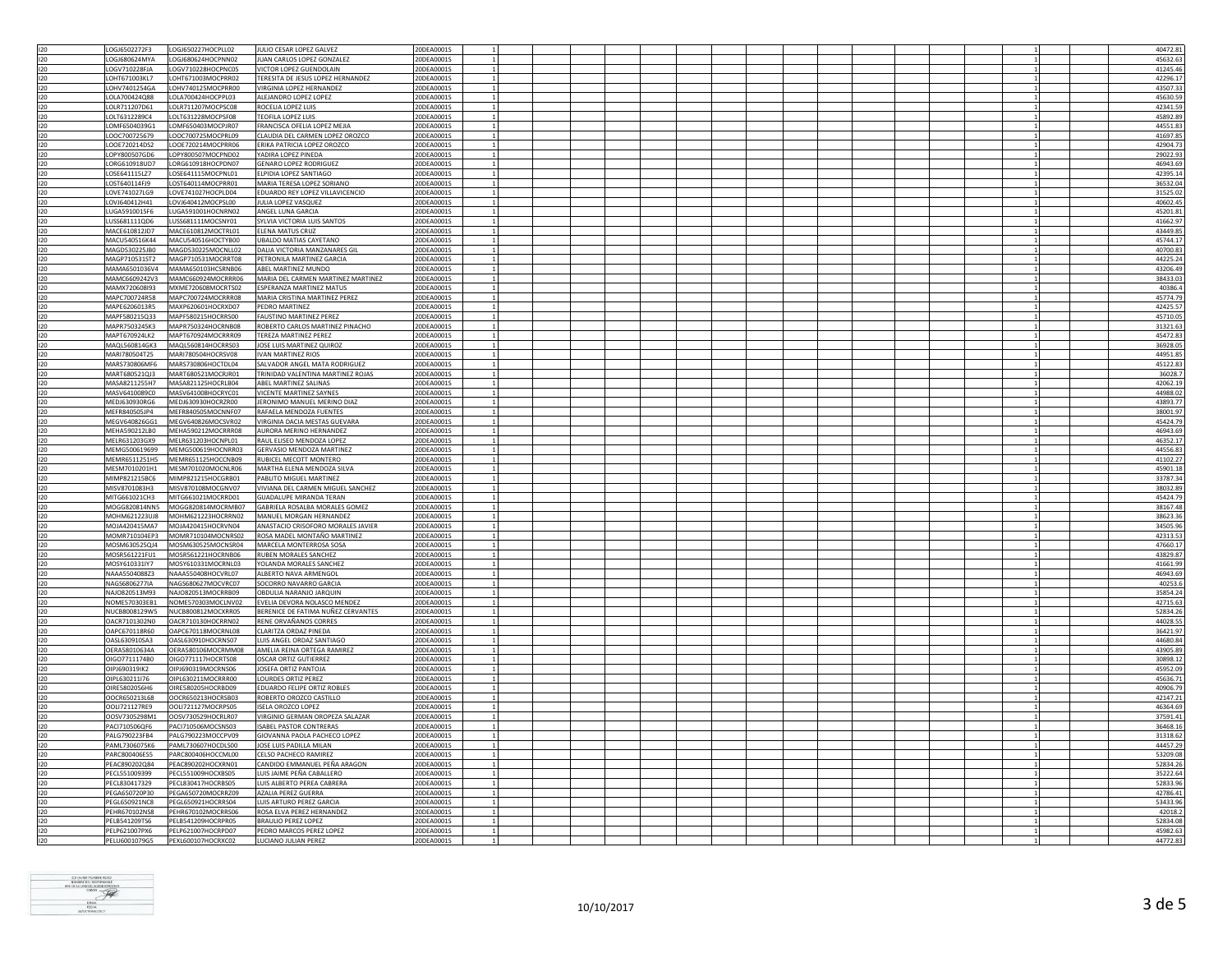| 120     | PFPF620429G29<br>PEXP620429HOCRXD07        | PEDRO PEREZ                           | 20DEA0001S |                |  |  |  |  |  | 53508.96 |
|---------|--------------------------------------------|---------------------------------------|------------|----------------|--|--|--|--|--|----------|
| 120     | PICM561128GZ3<br>PICM561128MOCNSR03        | MARISELA PINEDA CASTILLO              | 20DEA0001S |                |  |  |  |  |  | 44115.71 |
|         |                                            |                                       |            |                |  |  |  |  |  |          |
| 120     | POCN690525Q68<br>POCN690525MCCTND06        | NIDELVIA MARGARITA POOT CANUL         | 20DEA0001S |                |  |  |  |  |  | 48700.04 |
| 120     | POVV6309058X8<br>POVV630905MOCBLR10        | VIRGINIA SELIFLOR POBLANO VILLALOBOS  | 20DEA0001S |                |  |  |  |  |  | 44258.11 |
| 120     | RAAF6506115R3<br>RAAF650611MOCMZS03        | FAUSTINA RAMIREZ AZCONA               | 20DEA0001S |                |  |  |  |  |  | 43391.55 |
|         |                                            |                                       |            |                |  |  |  |  |  |          |
| 120     | RAAM670304MOCMNN08<br>RAAM6703046T9        | MANUELA RAMIREZ ANTONIO               | 20DEA0001S |                |  |  |  |  |  | 45812.4  |
| 120     | RABA571130AV7<br>RABA571130MOCMRN02        | ANDREA RAMOS BURGUET                  | 20DEA0001S |                |  |  |  |  |  | 38829.61 |
| 120     | RABO800823P97<br>RABO800823HOCMSS02        | OSCAR DAMIAN RAMOS BUSTAMANTE         | 20DEA0001S |                |  |  |  |  |  | 32455.9  |
|         | RACA610804GA3                              |                                       | 20DEA0001S |                |  |  |  |  |  |          |
| 120     | RACA610804HMCMSL02                         | ALBERTO RAMOS CASAS                   |            |                |  |  |  |  |  | 45850.61 |
| 120     | RACD610701MOCMRR07<br>RACD610701TU6        | DORA MARTHA RAMIREZ CRUZ              | 20DEA0001S |                |  |  |  |  |  | 46575.25 |
| 120     | RALI650221AV2<br>RALI650221MDFMSS00        | MARIA ISABEL RAMIREZ LUIS             | 20DEA0001S |                |  |  |  |  |  | 36685.58 |
|         |                                            |                                       |            |                |  |  |  |  |  |          |
| 120     | RANE720804PU6<br>RANE720804HOCMCL06        | ELEUTERIO RAMIREZ NICOLAS             | 20DEA0001S |                |  |  |  |  |  | 34379.32 |
| 120     | RARM560721U6A<br>RARM560721HOCMDR05        | MARCELINO RAMIREZ RODRIGUEZ           | 20DEA0001S |                |  |  |  |  |  | 39845.3  |
| 120     | RARV701114MOCMMR06<br>RARV701114HY1        | VIRGINIA RAMIREZ RAMIREZ              | 20DEA0001S |                |  |  |  |  |  | 46196.53 |
|         |                                            |                                       |            |                |  |  |  |  |  |          |
| 120     | RASC771022RM4<br>RASC771022HOCMNH07        | CHRISTIAN RAMIREZ SANCHEZ             | 20DEA0001S |                |  |  |  |  |  | 52834.26 |
| 120     | REPE631210J56<br>REPE631210MOCYRL02        | EULALIA REYES PEREZ                   | 20DEA0001S |                |  |  |  |  |  | 40406.4  |
| 120     | RERA700408KA5<br>RERA700408HOCYML07        | ALBERTO BENEDICTO REYES RAMIREZ       | 20DEA0001S |                |  |  |  |  |  | 48781.08 |
|         |                                            |                                       |            |                |  |  |  |  |  |          |
| 120     | RERA830802814<br>RERA830802MOCYYN06        | ANGELA REYES REYES                    | 20DEA0001S |                |  |  |  |  |  | 28678.0  |
| 120     | RERF640714HOCYMR06<br>RERF640714MT0        | <b>FRANCISCO REYES RAMIREZ</b>        | 20DEA0001S |                |  |  |  |  |  | 49132.1  |
| 120     | RESE540714UM8<br>RESE540714HOCYNM03        | <b>EMILIANO REYES SANTIAGO</b>        | 20DEA0001S |                |  |  |  |  |  | 42418.43 |
|         |                                            |                                       |            |                |  |  |  |  |  |          |
| 120     | <b>RESU851127MC5</b><br>RESU851127HDFYNL09 | ULISSES REYNA SANCHEZ                 | 20DEA0001S |                |  |  |  |  |  | 35156.75 |
| 120     | RICF691004R13<br>RICF691004MOCSRR00        | <b>FRANCISCA RIOS CRUZ</b>            | 20DEA0001S |                |  |  |  |  |  | 33920.25 |
| $120 -$ | RIPM640610HOCSLR06<br>RIPM6406108C4        | MARGARITO RIOS PALACIOS               | 20DEA0001S |                |  |  |  |  |  | 50991.37 |
|         |                                            |                                       |            |                |  |  |  |  |  |          |
| 120     | ROAI690317MOCDRR00<br>ROAI6903177G4        | IRLANDA GERTRUDIS RODRIGUEZ ARAGON    | 20DEA0001S |                |  |  |  |  |  | 37410.32 |
| 120     | ROEL640123E63<br>ROXE640123MOCJXL06        | <b>ELIZABET ROJAS</b>                 | 20DEA0001S |                |  |  |  |  |  | 43425.67 |
| 120     | ROHM7109022HA ROHM710902MOCSRR07           | MIRNA GABRIELA ROSAS HERRERA          | 20DEA0001S |                |  |  |  |  |  | 43473.82 |
|         |                                            |                                       |            | $\overline{1}$ |  |  |  |  |  |          |
| 120     | ROSA680702F45<br>ROSA680702HOCSNB01        | ABEL DE LA ROSA SANTOS                | 20DEA0001S |                |  |  |  |  |  | 37177.87 |
| 120     | ROVA720415MOCSLN05<br>ROVA720415948        | ANA LILIA ROSALES VELASCO             | 20DEA0001S |                |  |  |  |  |  | 39934.88 |
| 120     | ROVH580406P33<br>ROVH580406HOCSSM02        | HUMBERTO JULIAN ROSETTE VASQUEZ       | 20DEA0001S |                |  |  |  |  |  | 39839.23 |
|         |                                            |                                       |            |                |  |  |  |  |  |          |
| 120     | ROVL500215HOCDLM09<br>ROVL500215KT2        | LAMBERTO RODRIGUEZ VILLASEÑOR         | 20DEA0001S |                |  |  |  |  |  | 44982.65 |
| 120     | RUCA661218PC4<br>RUCA661218HOCZRD05        | ADOLFO RUIZ CORTES                    | 20DEA0001S |                |  |  |  |  |  | 42642.5  |
| 120     | RUGB610110HOCZRN06<br>RUGB6101106R8        | BENITO RUIZ GUERRA                    | 20DEA0001S |                |  |  |  |  |  | 34744.   |
|         |                                            |                                       |            |                |  |  |  |  |  |          |
| 120     | RUSE630122HOCZNP00<br>RUSE630122PI8        | EPIFANIO ANTONIO RUIZ SANTIAGO        | 20DEA0001S |                |  |  |  |  |  | 35156.75 |
| 120     | SAAM690615DK7<br>SAAM690615HOCNQG02        | MIGUEL ANGEL SANCHEZ AQUINO           | 20DEA0001S |                |  |  |  |  |  | 42854.45 |
| 120     | SABE760410PJ9<br>SABE760410MOCNZR06        | ERIKA ADRIANA SANCHEZ BAEZ            | 20DEA0001S |                |  |  |  |  |  | 52834.08 |
| 120     | SACG630929HICLRN06<br>SACG6309299K0        | GONZALO SALGADO CARBALLO              | 20DEA0001S |                |  |  |  |  |  | 35317.4  |
|         |                                            |                                       |            |                |  |  |  |  |  |          |
| 120     | SACR540827448<br>SACR540827MOCLSS02        | ROSALBA SALINAS CASTILLO              | 20DEA0001S |                |  |  |  |  |  | 45424.79 |
| 120     | SADR851009V57<br>SADR851009HOCNVC08        | RICARDO JAVIER SANTANA DAVILA         | 20DEA0001S |                |  |  |  |  |  | 35856.75 |
|         |                                            |                                       |            |                |  |  |  |  |  |          |
| 120     | SAFF701120411<br>SAFF701120MOCNNL09        | FELISA SANTANA FUENTES                | 20DEA0001S |                |  |  |  |  |  | 43681.84 |
| 120     | SAGA640123TV4<br>SAGA640123MOCLIM08        | AMELIA SALVADOR GIJON                 | 20DEA0001S |                |  |  |  |  |  | 39411.9  |
| 120     | SAGA700605MOCBND04<br>SAGA7006056G4        | ADELAIDA SABAH GENICO                 | 20DEA0001S |                |  |  |  |  |  | 40338.23 |
|         |                                            |                                       |            |                |  |  |  |  |  |          |
| 120     | SAGF5810277I0<br>SAGF581027HOCNRR04        | FRUMENCIO SANTIAGO GARCIA             | 20DEA0001S |                |  |  |  |  |  | 47660.18 |
| 120     | SAGR651023746<br>SAGR651023HOCNML05        | RAUL SANTIAGO GOMEZ                   | 20DEA0001S |                |  |  |  |  |  | 43789.45 |
| 120     | SAHJ7012204J7<br>SAHJ701220HOCNRN00        | JUAN JOSE SANTIAGO HERNANDEZ          | 20DEA0001S |                |  |  |  |  |  | 45337.7  |
|         |                                            |                                       |            |                |  |  |  |  |  |          |
| 120     | SAJA680204HOCNRN09<br>SAJA680204QI9        | ANDRES SANCHEZ JARQUIN                | 20DEA0001S |                |  |  |  |  |  | 44739.68 |
| 120     | SALU7003208L4<br>SAXL700320MOCNXZ06        | LUZ MARIA DOLORES SANCHEZ             | 20DEA0001S |                |  |  |  |  |  | 39810.3  |
| 120     | SAM16612273N1<br>SAMJ661227HOCNJN09        | JUAN PASCUAL SANTIAGO MEJIA           | 20DEA0001S |                |  |  |  |  |  | 44556.83 |
|         |                                            |                                       |            |                |  |  |  |  |  |          |
| 120     | SAMM631226FW9 SAMM631226MOCNRR01           | MARINA MA DE LA LUZ SANTIAGO MARTINEZ | 20DEA0001S |                |  |  |  |  |  | 42715.63 |
| 120     | SAMR730519HOCNNB00<br>SAMR730519K81        | RUBEN MARCIAL SANCHEZ MENDOZA         | 20DEA0001S |                |  |  |  |  |  | 19585.84 |
| 120     | SAOC681124HOCNRR07<br>SAOC681124JL7        | CRISOFORO ALEJANDRO SANTIAGO ORTIZ    | 20DEA0001S |                |  |  |  |  |  | 45420.71 |
|         |                                            |                                       |            |                |  |  |  |  |  |          |
| 120     | SAPL391210D19<br>SAPL391210MOCNLR08        | LORETO GRACIELA SANTIAGO PALMA        | 20DEA0001S |                |  |  |  |  |  | 38618.31 |
| 120     | SAPR650531A23<br>SAPR650531MOCNRY04        | REYNA VIRGEN SANTIAGO PEREZ           | 20DEA0001S |                |  |  |  |  |  | 44773.85 |
| 120     | SARA7108245N0<br>SARA710824MDFNMR01        | AUREA AIDA SANCHEZ RAMIREZ            | 20DEA0001S |                |  |  |  |  |  | 38260.4  |
|         |                                            |                                       |            |                |  |  |  |  |  |          |
| 120     | SARG681003MOCNSS02<br>SARG681003E78        | GISELA SANDOVAL ROSALES               | 20DEA0001S |                |  |  |  |  |  | 42425.57 |
| 120     | SARH771127QB6<br>SARH771127MOCLDR06        | HORTENSIA SALVADOR RODRIGUEZ          | 20DEA0001S |                |  |  |  |  |  | 35720.54 |
| 120     | SARM6803143D4<br>SARM680314MOCVVT02        | MATILDE MARGARITA SAAVEDRA REVILLA    | 20DEA0001S |                |  |  |  |  |  | 45774.79 |
|         |                                            |                                       |            |                |  |  |  |  |  |          |
| 120     | SASF600530QK2<br>SASF600530HOCNNR06        | FERNANDO SANCHEZ SANCHEZ              | 20DEA0001S |                |  |  |  |  |  | 34744.5  |
| 120     | SASJ720505HDFNNN02<br>SASJ720505R53        | JUAN GABRIEL SAN JUAN SAN JUAN        | 20DEA0001S |                |  |  |  |  |  | 45976.07 |
| 120     | SATR6912146Q8<br>SATR691214MOCNRS00        | ROSA MARIA SANCHEZ TORIS              | 20DEA0001S |                |  |  |  |  |  | 44812.65 |
| 120     | SAVA740814HW2 SAVA740814HOCRSR09           | ARMANDO SARABIA VASQUEZ               | 20DEA0001S |                |  |  |  |  |  | 30442.64 |
|         |                                            |                                       |            |                |  |  |  |  |  |          |
| 120     | SAVA880128Q31<br>SAVA880128MOCNSD04        | ADILENE SANCHEZ VASQUEZ               | 20DEA0001S |                |  |  |  |  |  | 30015.65 |
| 120     | SAVR730830US0<br>SAVR730830MOCNLS02        | ROSA SANCHEZ VALDIVIESO               | 20DEA0001S |                |  |  |  |  |  | 30766.47 |
| 120     | SAZL681127HOCNRS06<br>SAZL681127268        | LUIS VIRGILIO SANTOS ZARATE           | 20DEA0001S |                |  |  |  |  |  | 44315.89 |
|         |                                            |                                       |            |                |  |  |  |  |  |          |
| 120     | SIBA711112PY8<br>SIBA711112MOCLIR06        | AURIA SILVA BEJARANO                  | 20DEA0001S |                |  |  |  |  |  | 30012.64 |
| 120     | SICG611105HOCLRR01<br>SICG6111051N5        | <b>GERARDO SILVA CERVANTES</b>        | 20DEA0001S |                |  |  |  |  |  | 43682.69 |
| 120     | SICR6305233M0<br>SICR630523MDFRRC00        | MARIA DEL ROCIO SIERRA CORTES         | 20DEA0001S |                |  |  |  |  |  | 37864.47 |
|         |                                            |                                       |            |                |  |  |  |  |  |          |
| 120     | SIFC691102MOCLRL07<br>SIFC691102QU9        | CLAUDIA DEL CARMEN SILVA FERNANDEZ    | 20DEA0001S |                |  |  |  |  |  | 198708.  |
| 120     | SILO640518QW1<br>SILO640518MOCLPL03        | OLIVA REMEDIOS SILVA LOPEZ            | 20DEA0001S |                |  |  |  |  |  | 42223.48 |
| 120     | SIRG5212064RA<br>SIRG521206MOCLZL05        | GLORIA LOURDES SILVA RUIZ             | 20DEA0001S |                |  |  |  |  |  | 45852.66 |
|         |                                            |                                       |            |                |  |  |  |  |  |          |
| 120     | SISA7802256P3<br>SISA780225HOCMMR04        | ARMANDO SIMON SIMON                   | 20DEA0001S |                |  |  |  |  |  | 25533.3  |
| 120     | SISI7611031L3<br>SISI761103HOCLNS05        | <b>ISRAEL SILVA SANTOS</b>            | 20DEA0001S |                |  |  |  |  |  | 41519.15 |
| 120     | SIVR6201201UA<br>SIVR620120HOCLNL06        | RAUL SILVA VENTURA                    | 20DEA0001S |                |  |  |  |  |  | 46123.87 |
|         |                                            |                                       |            |                |  |  |  |  |  |          |
| 120     | SOFP841030BTA<br>SOFP841030MOCSBL02        | MARIA DEL PILAR SOSA FABIAN           | 20DEA0001S |                |  |  |  |  |  | 32485.5  |
| 120     | SOLG690528TF0<br>SOLG690528HOCSPR03        | <b>GERMAN SOSA LOPEZ</b>              | 20DEA0001S |                |  |  |  |  |  | 45122.83 |
| 120     | TAGS8707172C1<br>TAGS870717HOCBLL01        | SAUL TABLADA GALINDO                  | 20DEA0001S |                |  |  |  |  |  | 52834.08 |
|         |                                            |                                       |            |                |  |  |  |  |  |          |
| 120     | TOPJ741111UZ4<br>TOPJ741111HOCRRS00        | JESUS MARTIN TORRES PEREZ             | 20DEA0001S |                |  |  |  |  |  | 45392.27 |
| 120     | TOTR7010057D4<br>TOTR701005HOCLRL07        | RAUL TOLEDO TORRES                    | 20DEA0001S |                |  |  |  |  |  | 43886.25 |
| 120     | UIMA6301173R1<br>UIMA630117HOCRRN03        | ANTONIO URBIETA MORENO                | 20DEA0001S |                |  |  |  |  |  | 43886.25 |
|         |                                            |                                       |            |                |  |  |  |  |  |          |
| 120     | VACM740928PF1<br>VACM740928HOCSRG03        | MIGUEL ANGEL VASQUEZ CORTE:           | 20DEA0001S | $\overline{1}$ |  |  |  |  |  | 34724.74 |
| 120     | VAHA830319HZA<br>VAHA830319HOCSRB04        | ABELARDO VASQUEZ HERNANDEZ            | 20DEA0001S |                |  |  |  |  |  | 31890.56 |
| 120     | VALR63081448A<br>VALR630814HOCRRL03        | RAUL VARELA LARA                      | 20DEA0001S |                |  |  |  |  |  | 45191.61 |
|         |                                            | <b>FDUARDO VASOUEZ MORGAN</b>         |            |                |  |  |  |  |  |          |
| 120     | VAME761014UE8 VAME761014HOCSRD09           |                                       | 20DEA0001S |                |  |  |  |  |  | 41818.58 |
| 120     | VAMR660527UA1 VAMR660527HOCSRN03           | RANULFO VASQUEZ MARTINEZ              | 20DEA0001S |                |  |  |  |  |  | 40677.53 |
| 120     | VAPB490822QK5 VAPB490822HOCRRR05           | BERNARDO VARGAS PEREZ                 | 20DEA0001S |                |  |  |  |  |  | 42642.53 |
|         |                                            |                                       |            |                |  |  |  |  |  |          |